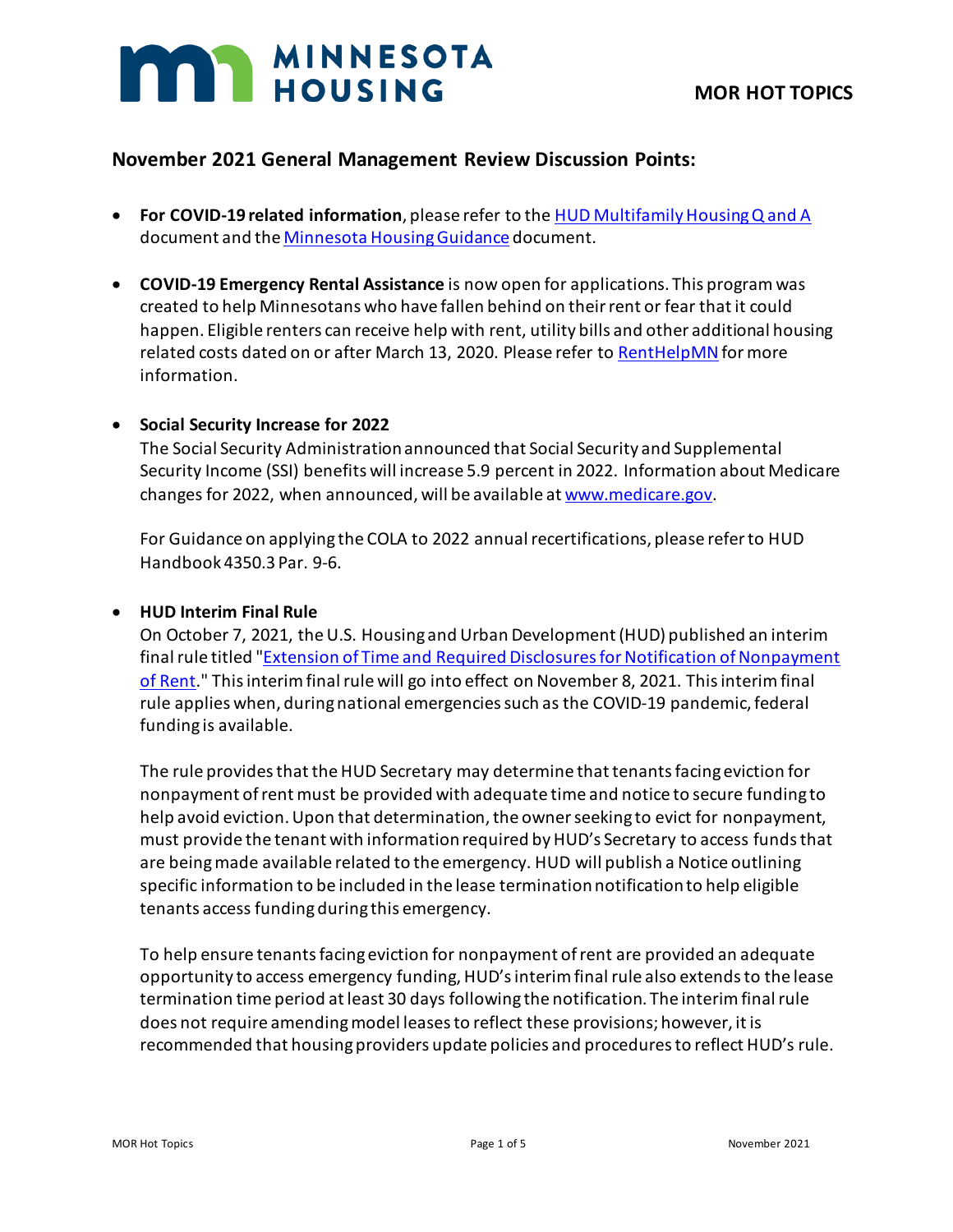## • **Special Claim Submissions – Coming Soon!**

Special claim submissions will soon go through Minnesota Housing's Property Online Reporting Tool (PORT). Look for additional information and training in the coming months with an expected release date of January 1, 2022.

# • **MSA Special Diet**

On November 30, 2020, [HUD released a Memorandum](https://www.mnhousing.gov/get/MHFA_247748)regarding the treatment of benefits received through the Minnesota Supplementary Assistance Program (MSA) that are provided for "medically prescribed diets if the cost of such dietary needs cannot be met through some other maintenance benefit". **This exclusion applies to allotments specific for the cost of medical expenses, which is often referred to as a special diet allowance**. Owners should pay close attention in identifying the purpose of the MSA payments.

Because Minnesota makes MSA special diet allowance available specifically for the cost of state determined medical expenses, HUD has determined that the MSA special diet allowance meets the income exclusion found in HUD Handbook 4350.3 Exhibit 5-1, Income Exclusions (4):

 $\circ$  Amounts received by the family that are specifically for, or in reimbursement of, the cost of medical expenses for any family member.

HUD instructs owners to exclude this MSA special diet benefit from income calculations. Corrections to certifications performed on or after July 24, 2019, the date the original MSA guidance was issued, should be made for all existing residents impacted by the Memorandum.Owners may make corrections during the tenant's next certification or at the tenant's request, whichever comes first, however the income calculations must include a lookback to July 24, 2019. Any underpaid subsidy will be credited to the tenant.

• **Physical Inspections – REAC Follow-up, Common Areas, Units, and Vacant Units** Due to COVID-19, Minnesota Housing PBCA staff will not be entering occupied tenant units to physically verify that deficiencies noted from HUD REAC inspections have been corrected. At this time, tenant unit deficiencies will be confirmed by PBCA staff attempting to contact the resident directly via phone call/email to verify deficiencies have been corrected (this is done at the time of MOR). For common areas of the building, Minnesota Housing PBCA staff will performa physical follow-up to the REAC in common areas as well as a physical inspection of at least 2 vacant units(if applicable) to ensure that the unit is ready for occupancy.

**NOTE**: This guidance relates to PBCA physical inspections only.

• **Management and Occupancy Review Options for Owners and Management Agents of PBCA Properties** 

PBCA property owners and management staff will now have the option to choose to either have a traditional on-site Management and Occupancy Review (MOR) or a remote MOR. Propertiesthat choose a remote MOR will utilize Minnesota Housing's Multifamily Secure

MOR Hot Topics Page 2 of 5 November 2021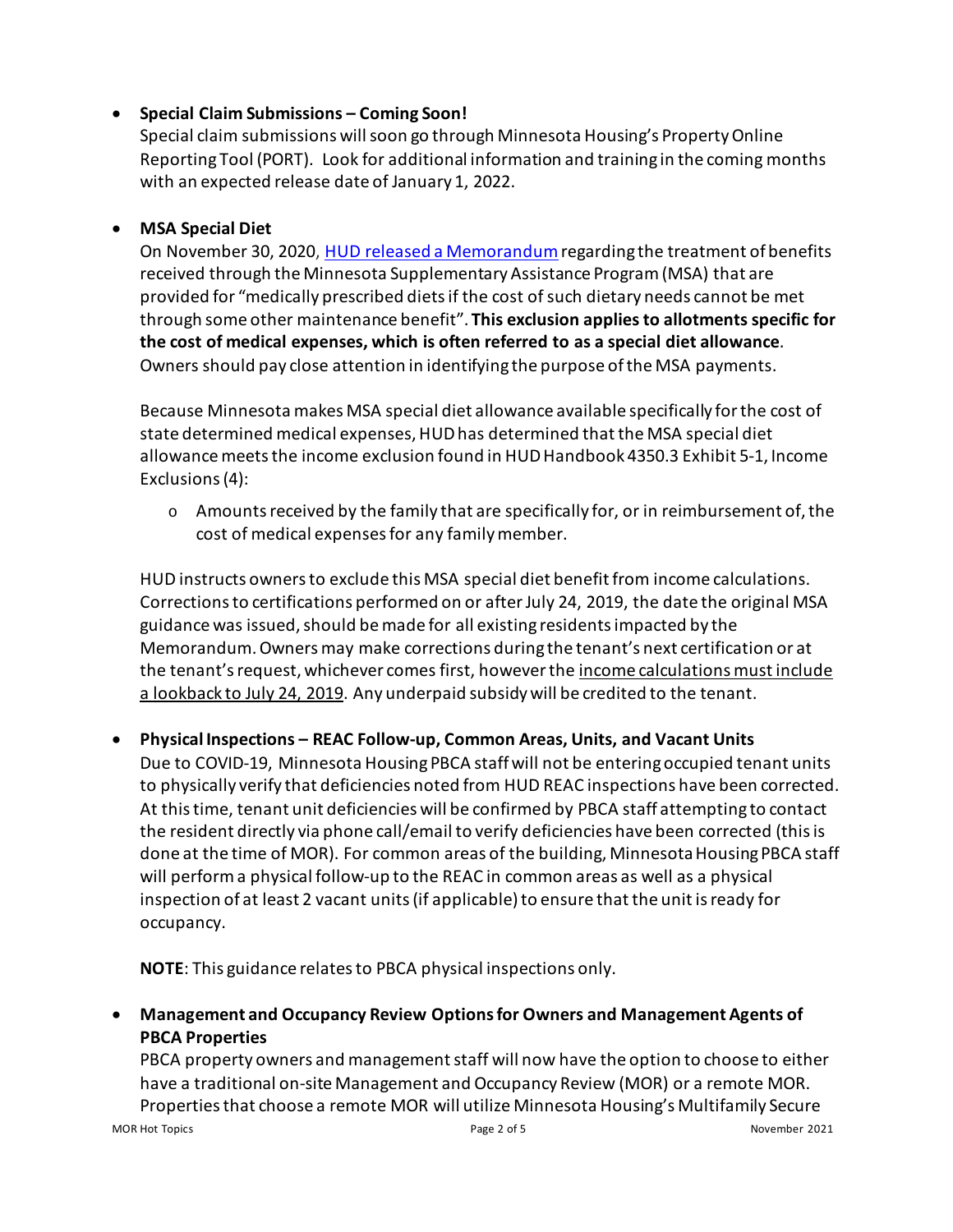Upload Tool to submit documents for the MOR. This tool can also be used to submit documents when responding to MOR findings. Th[e Multifamily Secure Upload Tool](https://mnhousing.leapfile.net/) is a simple interface that allows users to send and track submitted items securely and confidentially[. Read this eNews to learn more.](https://t.e2ma.net/message/rdt19b/75td7g)

**For Remote MORs:** Please note that when submitting files electronically, you must submit the most current 50059 certifications and any corrected 50059 certifications including MI, AR, IR and IC. If the most recent certifications are GR, UT, or IR, these must include the most recent AR, MI, or IC HUD 50059 certifications as well. It is important we are looking at the most current certifications and that they are entered into TRACS. If you are unsure or have questions, please contact your HMO.

## • **Tenant Selection Plan Checklist and Help Text**

To increase transparency of TSP review and help make sure TSP guidelines are being followed, Minnesota Housing has developed a review checklist for TSPs that will be submitted as part of due diligence. This checklist will serve as a guide for projectsto verify the TSP includes the necessary components based on state and federal guidelines. It will also serve as a guide for projects whose funding sources require TSPs and for which Minnesota Housing is responsible for monitoring. Help text accompanies the TSP checklist to provide additional context for the requirements and expectations outlined in Agency guidelines, as well as other federal funding streams that Minnesota Housing monitors.

Beginning with projects selected from the 2020 Consolidated RFP, external partners will upload the completed TSP checklist along with the draft TSP to the Multifamily Customer Portal in the pre-construction due diligence item "Tenant Selection Plan and Screening Criteria." Minnesota Housing staff reviewing draft TSPs will then use the completed checklist to inform their review of the TSP.

The **TSP** checklist, [help text,](https://www.mnhousing.gov/get/MHFA_249355) and a [recorded training](https://www.youtube.com/watch?v=MIV-FLE8zJE&feature=youtu.be) outline this new due diligence component and include details related to implementation. Minnesota Housing staff will be available to help external partners transition to this new process, but all materials, including the TSP Guidelines and up-to-date information about this tool, are available on our Tenant [Selection Plan webpage.](https://www.mnhousing.gov/sites/multifamily/tenantselectionplan)

**Questions?** Please reach out to [Sara Gomoll](mailto:sara.gomoll@state.mn.us) or [Annie Johnson](mailto:annie.johnson@state.mn.us) with any questions you might have about the use of this checklist tool. We will also be hosting office hours to provide a brief overview of the tool/help text and to answer your questions. We expect attendees to review the training materials prior to attending. This will allow you to ask specific questions related to functionality and content.

Office hours will happen when projects are closer to submitting due diligence items. Once scheduled, office hours will be posted on our website and sent via an eNews and will include instructions on how to register.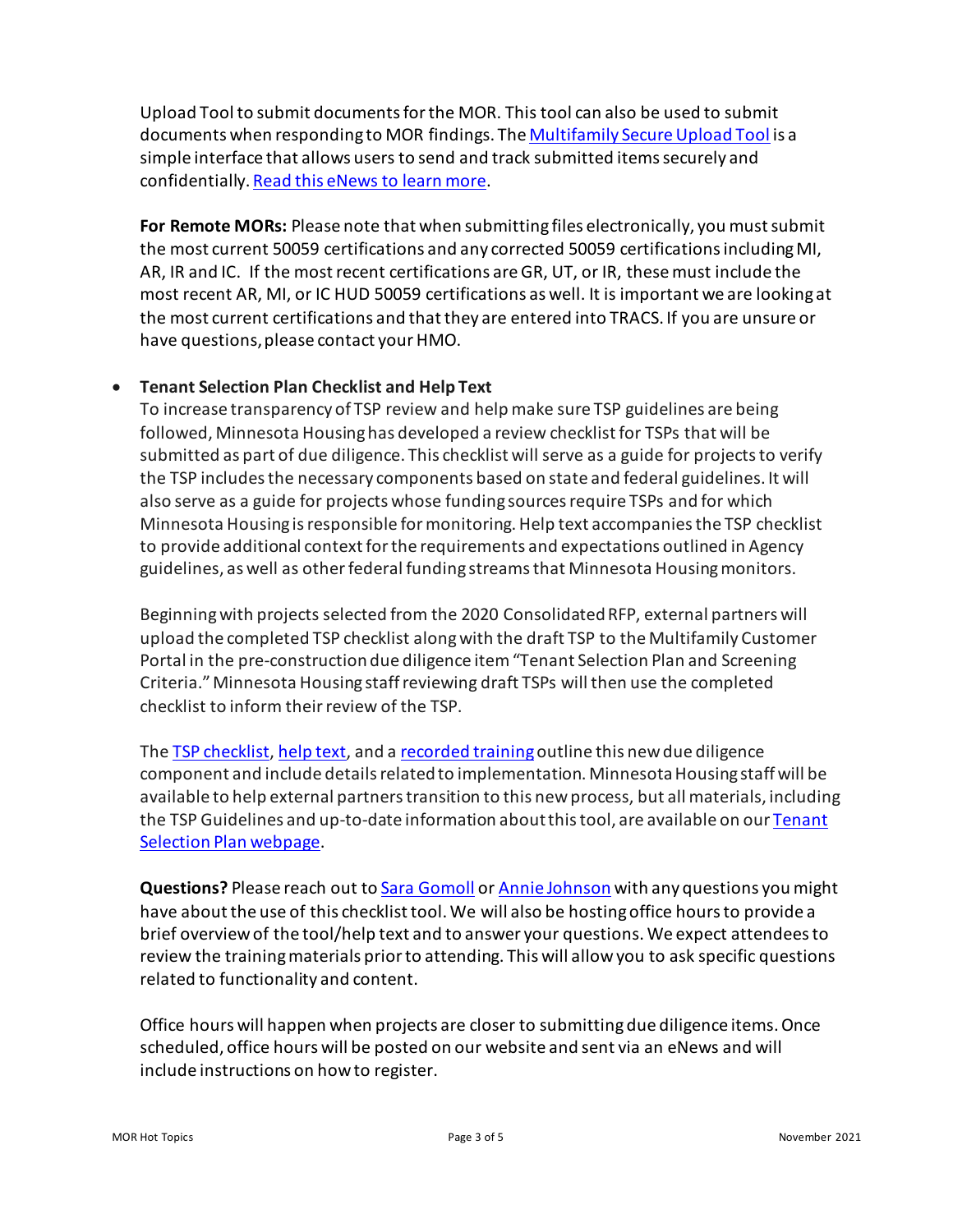When auditing tenant files, HUD and Contract Administrators are monitoring and watching for unauthorized bypassing of tenant waiting lists. Auditors are watching for situations where tenants were moved into units and become head of household without previously being placed on established waiting lists. Owner/Agents will want to make sure households are not inappropriately expanded and that leases are only transferred to remaining household members under appropriate circumstances. Please refer to HUD Handbook 4350.3 Par. 3-9D.4 for information about circumstances when tenants must provide Social Security Numbers when adding new household members to an existing household. Chapter 3, Section 3 provides information on verification of eligibility factors and Par. 7-11 and Par. 7-12 provide instructions regarding processing interim recertifications and the required verification for new family members income and related expenses.

Cash apps require due diligence to determine how they work and are used. Generally, if the app is associated with a bank account you would not include it as an asset since any monies are transferred directly to the bank account. Some cash app's have the option of holding cash and it does NOT have to be associated with a bank account. In those cases, the cash app would be treated as an asset and verification of the current balance would be needed.



For the purposes of reasonable accommodations, the definition of a person with disabilities is the definition defined for civil rights protections. However, to receive the program benefits of a person with disabilities, a tenant would have to meet the definition of disability for that specific property. For this reason, when someone is deemed disabled for purposes of a reasonable accommodation that does not automatically make them eligible for the program's definition of disabled, therefore there is a chance that they would not qualify for the \$400 allowance and medical expense deduction. When a reasonable accommodation is approved, it should be a trigger to seek verification on whether the tenant also meets the program definition of disabled.

## **Online Training Opportunities:**

## **Ross Business Development (RBD)** Various trainings available. [https://www.rbdnow.com/online-training](https://gcc01.safelinks.protection.outlook.com/?url=https%3A%2F%2Fwww.rbdnow.com%2Fonline-training&data=04%7C01%7Ccassie.gordon%40state.mn.us%7Ca1d23e88e4044885d8cf08d897b0a91a%7Ceb14b04624c445198f26b89c2159828c%7C0%7C0%7C637426132293808894%7CUnknown%7CTWFpbGZsb3d8eyJWIjoiMC4wLjAwMDAiLCJQIjoiV2luMzIiLCJBTiI6Ik1haWwiLCJXVCI6Mn0%3D%7C1000&sdata=S2Y3R2IyQXImxCFIMTrKi%2B0YlofrGGhe4WS9Q3SHo%2Bo%3D&reserved=0)

#### **National Center for Housing Management (NCHM)**

Various trainings available. [https://www.nchm.org/online-training/](https://gcc01.safelinks.protection.outlook.com/?url=https%3A%2F%2Fwww.nchm.org%2Fonline-training%2F&data=04%7C01%7Ccassie.gordon%40state.mn.us%7Ca1d23e88e4044885d8cf08d897b0a91a%7Ceb14b04624c445198f26b89c2159828c%7C0%7C0%7C637426132293808894%7CUnknown%7CTWFpbGZsb3d8eyJWIjoiMC4wLjAwMDAiLCJQIjoiV2luMzIiLCJBTiI6Ik1haWwiLCJXVCI6Mn0%3D%7C1000&sdata=r6XmeeKdnqZAuJy1qP4FPG2jm2kB44NuDnj4WMGXjNI%3D&reserved=0)